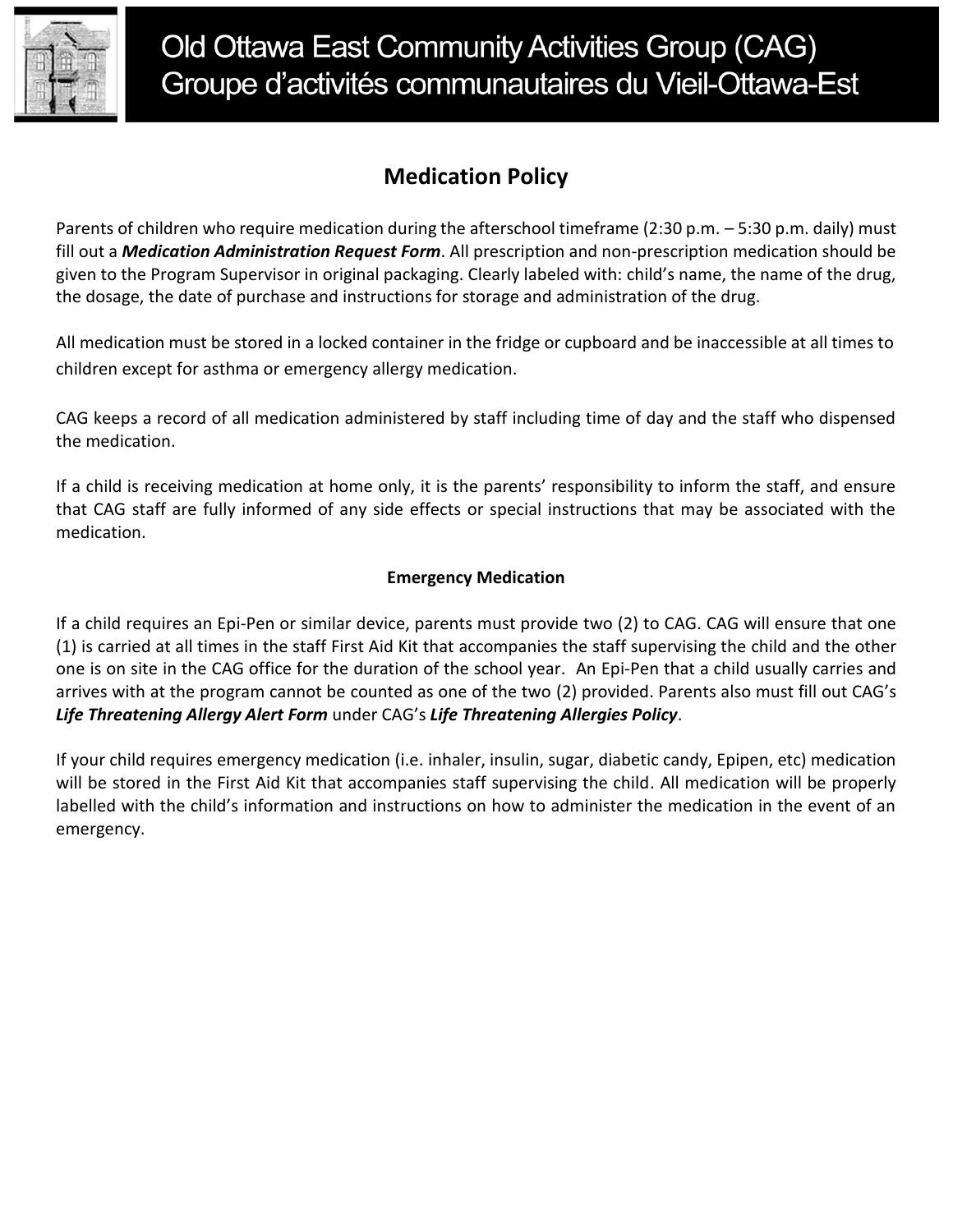# **Medication Administration Request Form**

TO BE COMPLETED BY THE PARTICIPANT OR PARENT/LEGAL GUARDIAN OF THE PARTICIPANT

| <b>Participant's Name:</b>                 | <b>Participant's Date of Birth</b> | <b>Participant address:</b> | <b>Participant Emergency</b> |
|--------------------------------------------|------------------------------------|-----------------------------|------------------------------|
|                                            |                                    |                             | Contact:                     |
|                                            |                                    |                             |                              |
| Participant/parent/<br>guardian signature: | MМ<br><b>YYYY</b><br>DD            |                             | <b>Emergency Number:</b>     |
|                                            |                                    |                             |                              |

| Name of<br><b>Medication as</b><br>it Appears on<br>the Label | $P =$<br>Prescription<br>$NP = Non-$<br>Prescription | <b>Medication</b><br><b>Expiry Date</b> | <b>Treatment</b><br>end date | <b>Possible</b><br><b>Side Effects</b><br>(if any) | Administration<br>Schedule<br>(time to be given) | Dosage & Route                                                                                       | <b>Storage</b><br><b>Instructions</b> |
|---------------------------------------------------------------|------------------------------------------------------|-----------------------------------------|------------------------------|----------------------------------------------------|--------------------------------------------------|------------------------------------------------------------------------------------------------------|---------------------------------------|
|                                                               |                                                      |                                         |                              |                                                    |                                                  |                                                                                                      |                                       |
|                                                               |                                                      |                                         |                              |                                                    |                                                  |                                                                                                      |                                       |
|                                                               |                                                      |                                         |                              |                                                    |                                                  |                                                                                                      |                                       |
|                                                               |                                                      |                                         |                              |                                                    |                                                  | Please indicate special instructions for taking medication (i.e. with meals, drink plenty of water). |                                       |
|                                                               |                                                      |                                         |                              |                                                    |                                                  |                                                                                                      |                                       |
|                                                               |                                                      |                                         |                              |                                                    |                                                  |                                                                                                      |                                       |
|                                                               |                                                      |                                         |                              |                                                    |                                                  |                                                                                                      |                                       |
|                                                               |                                                      |                                         |                              |                                                    |                                                  |                                                                                                      |                                       |
|                                                               |                                                      |                                         |                              |                                                    |                                                  |                                                                                                      |                                       |